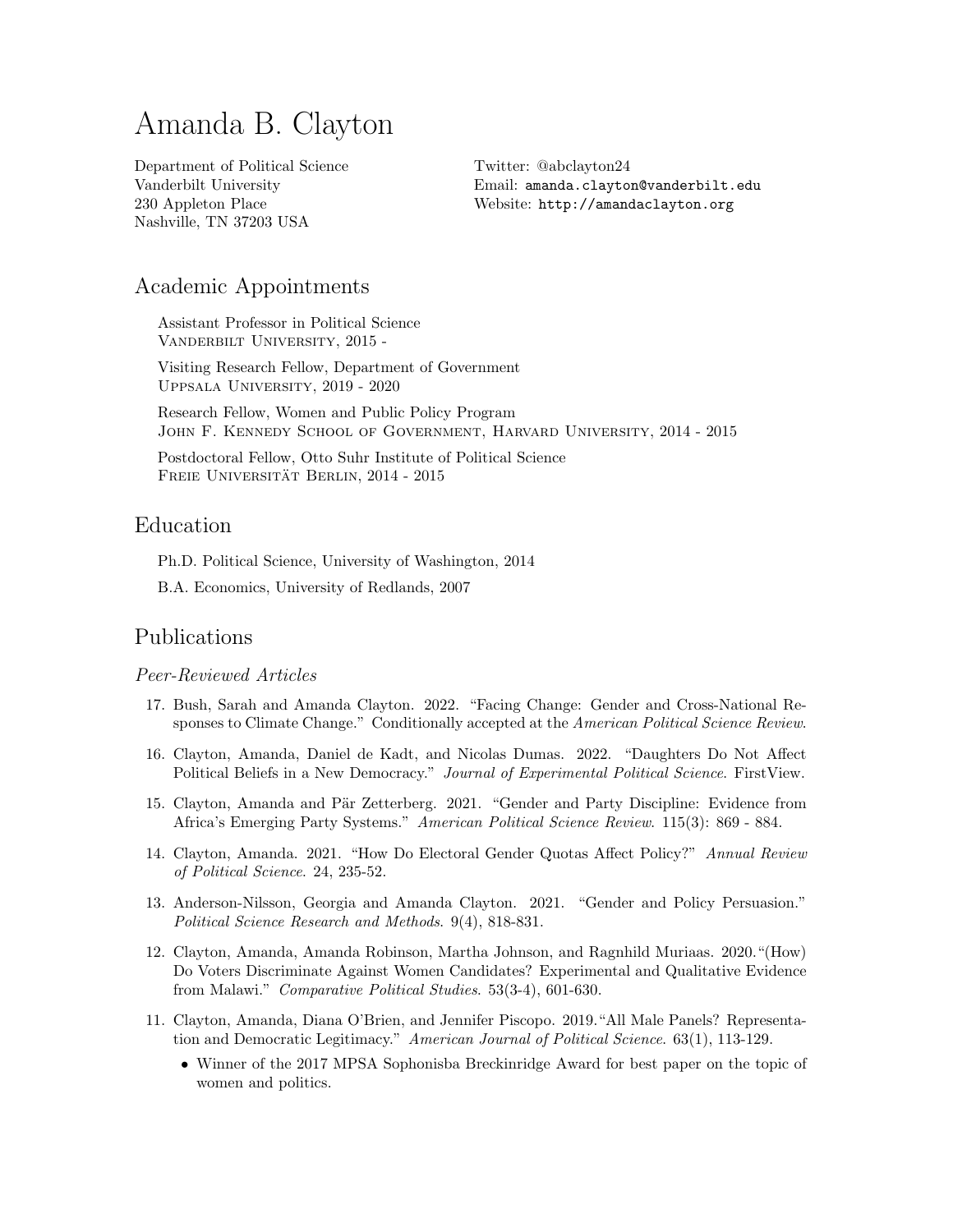- 10. Clayton, Amanda, Cecilia Josefsson, Robert Mattes and Shaheen Mozaffar. 2019. "In Whose Interest? Gender and Mass-Elite Priority Congruence in Sub-Saharan Africa." Comparative Political Studies.  $52(1)$ , 69-101.
- 9. Hughes, Melanie, Pamela Paxton, Amanda Clayton and Pär Zetterberg. 2019. "Global Gender Quota Adoption, Implementation, and Reform." Journal of Comparative Politics. 51(2), 219- 238.
- 8. Clayton, Amanda and Belinda Tang. 2018."How Women's Incumbency Affects Future Elections: Evidence from a Policy Experiment in Lesotho." World Development. 110, 385-393.
- 7. Clayton, Amanda. 2018. "Do Electoral Gender Quotas Really Reduce Bias? Evidence from a Policy Experiment in Southern Africa." Journal of Experimental Political Science. 5(3), 182-194.
- 6. Clayton, Amanda and Pär Zetterberg. 2018. "Quota Shocks: The Budgetary Implications of Electoral Gender Quotas Worldwide." Journal of Politics. 80(3), 916 - 932.
- 5. Clayton, Amanda, Cecilia Josefsson and Vibeke Wang. 2017. "Quotas and Women's Substantive Representation: Evidence from a Content Analysis of Ugandan Plenary Debates." Politics & Gender. 13(2), 276-304.
- 4. Clayton, Amanda. 2015."Female Leadership, Electoral Gender Quotas and Women's Political Engagement: Evidence from a Randomized Policy Experiment." Comparative Political Studies. 48(3), 333 - 369.
- 3. Clayton, Amanda. 2014. "Electoral Gender Quotas and Attitudes toward Traditional Leaders: A Policy Experiment in Lesotho" Journal of Policy Analysis and Management. 33(1), 1007 - 1026.
- 2. Clayton, Amanda, Cecilia Josefsson and Vibeke Wang. 2014. "Present without Presence? Gender, Quotas, and Debate Recognition in the Ugandan Parliament." Representation. 50(3), 379 - 392.
	- Reprinted in Gender Quotas and Women's Representation: New Directions in Research. 2015. ed. Mona Lena Krook and Pär Zetterberg. New York, NY: Routledge.
- 1. [Ahlquist, John S., Amanda B. Clayton and Margaret Levi. 2014. "Provoking Preferences:](http://journals.cambridge.org/action/displayAbstract?fromPage=online&aid=9157767&fulltextType=RA&fileId=S0020818313000374) [Unionization, Trade Policy, and the ILWU Puzzle."](http://journals.cambridge.org/action/displayAbstract?fromPage=online&aid=9157767&fulltextType=RA&fileId=S0020818313000374) International Organization, 68 (1), 33 -[75.](http://journals.cambridge.org/action/displayAbstract?fromPage=online&aid=9157767&fulltextType=RA&fileId=S0020818313000374)

## Manuscripts in Submission

- 3. Women Grab Back? Group Marginalization and Political Ambition (with Diana O'Brien and Jennifer Piscopo), invitation to revise and resubmit at the American Political Science Review
- 2. "Exclusion by Design: Locating Power in Mansbridge's Account of Descriptive Representation" (with Diana O'Brien and Jennifer Piscopo), invitation to revise and resubmit at the Politics & Gender
- 1. Founding Narratives and Men's Political Ambition: Experimental Evidence from U.S. Civics Lessons (with Diana O'Brien and Jennifer Piscopo)

## Book Chapters

5. Clayton, Amanda and Georgia Anderson-Nilsson. 2021. "Gender Experiments in Comparative Politics." in Advances in Experimental Political Science ed. Donald Green and James Druckman. New York, NY: Cambridge University Press.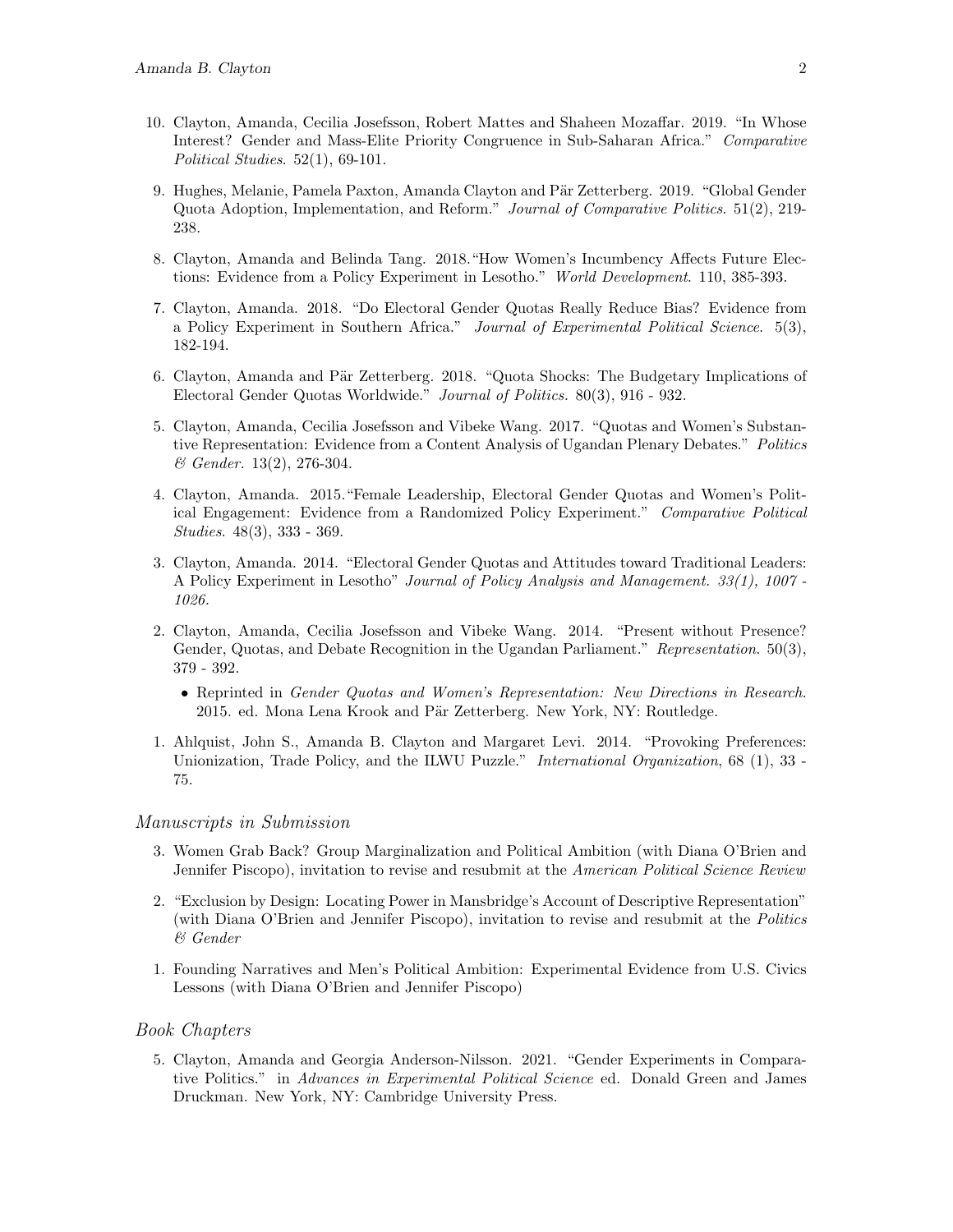- Best Book Award Co-Winner, American Political Science Association Experimental Research Section
- 4. Clayton, Amanda. 2021. "Electoral Systems and the Process of Substantive Representation: Lessons from Namibia and Uganda." in Women and Power in Africa: Aspiring, Campaigning, and Governing in New Democracies ed. Leonardo Arriola, Martha Johnson, and Melanie Phillips. New York, NY: Oxford University Press.
- 3. Johnson, Martha, Ragnhild Muriaas, Amanda Clayton, and Amanda Robinson. 2021. "Deeper Decentralization, Fewer Women? Decentralization and Women's Candidacies for Local Office in Benin and Malawi." in Women and Power in Africa: Aspiring, Campaigning, and Governing in New Democracies ed. Leonardo Arriola, Martha Johnson, and Melanie Phillips. New York, NY: Oxford University Press.
- 2. Ahlquist, John S., Margaret Levi and Amanda B. Clayton. 2013. "Political Attitudes and Behavior among ILWU Members." Chapter 7 in Ahlquist and Levi, In the Interest of Others: Organizations and Social Activism. Princeton, NJ: Princeton University Press.
	- Best Book Award, American Political Science Association Labor Project
- 1. Levi, Margaret, Jon Agnone and Amanda Clayton. 2012. "Trade Unions." in The Oxford Companion to American Politics. ed. David Coates. New York, NY: Oxford University Press.

## Peer-Reviewed Working Papers

Clayton, Amanda, Jennifer Noveck, and Margaret Levi. 2015. "When Elites Meet: Decentralization, Power-Sharing, and Public Goods Provision in Post-Conflict Sierra Leone." Policy Research Working Paper; no. WPS 7335. Washington, D.C.: World Bank Group.

#### Research in Progress

#### Book Project

Facing Change: Gender and Climate Attitudes Worldwide (book project with Sarah Bush, research funded by the National Science Foundation)

## Articles in Progress

Gender, Deliberation, and Natural Resource Governance: Experimental Evidence from Malawi (with Amanda Robinson and Katrina Kosec, funded by the Balzan Foundation and the International Food Policy Research Institute)

EGAP Metaketa V: Women's Action Committees and Local Services (Malawi team with Asiyati Chiweza, Boniface Dulani, and Amanda Robinson, funded by EGAP)

Women's Representation Improves Public Trust: Evidence from Survey Experiments in Three Fragile Democracies (with Luis Camacho and Zoe Grotophorst, funded by USAID)

Gender Quotas and Perceptions of Democratic Legitimacy (with Diana O'Brien and Jennifer Piscopo)

Gender and Political Representation in Post-Pandemic Times (with Cecilia Josefsson and Pär Zetterberg, funded by the Swedish Research Council)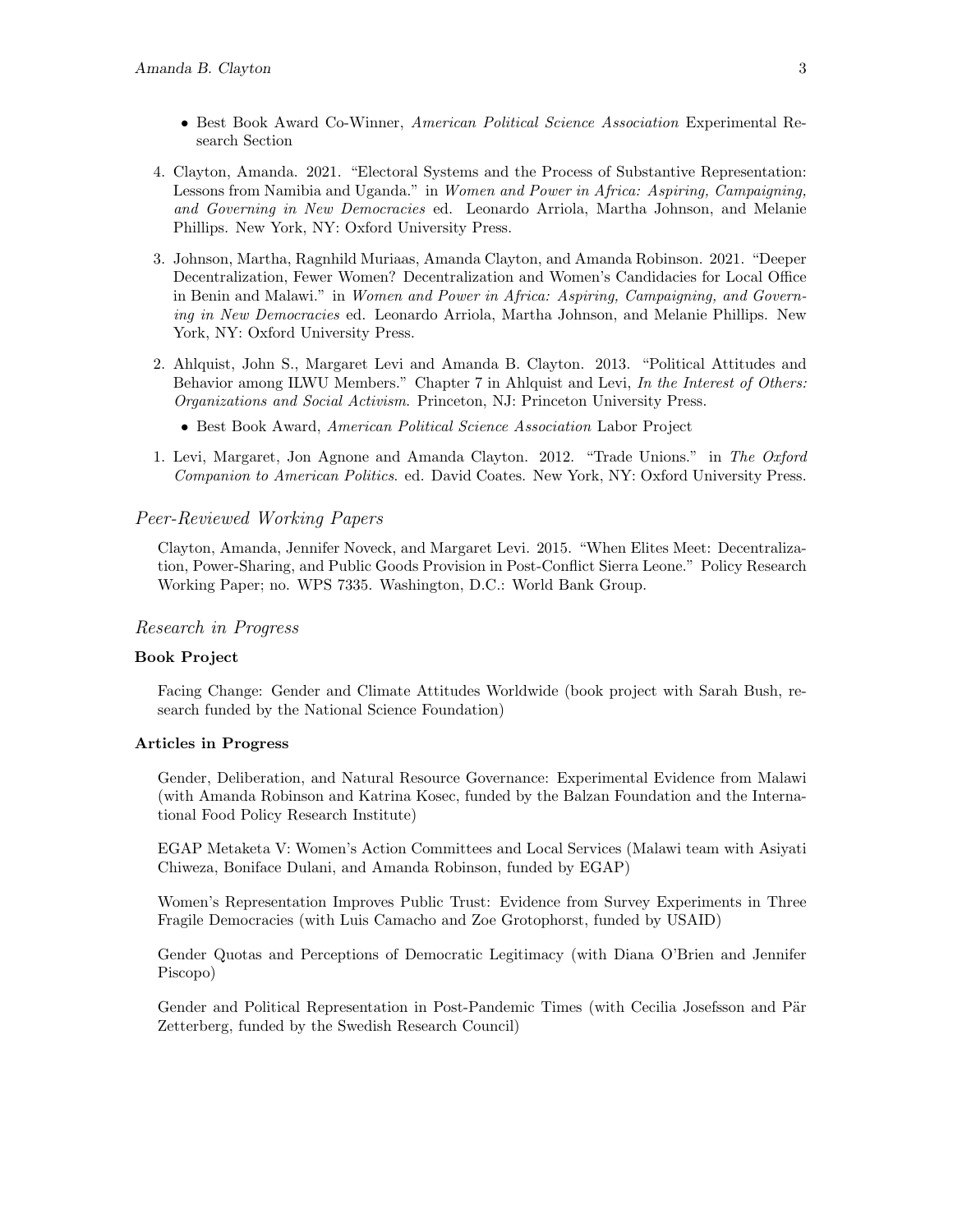# Awards, Grants & Fellowships (post-Ph.D.)

2021-2022 Early Career Award, Midwest Women's Caucus for Political Science

National Science Foundation, "The Empirical Study of Gender (EGEN) Research Network: Small Research Prizes to Graduate Students and Early Career Faculty" (\$50,000), 2022

International Food Policy Research Institute, "Gender, Deliberation, and Natural Resource Governance: Experimental Evidence from Malawi (Pilot)" (\$43,000), 2022

• Expected budget 2023 - 2025: \$400,000

National Science Foundation, "Gender, Politics, and Environmental Concern," (\$465,000), 2022

Swedish Research Council (SRC),"Gender and Political Representation in (Post) Pandemic Times" (\$500,000), 2021

Experiments in Governance and Politics (EGAP) Metaketa Grant, "Women's Acton Committees and Local Services." (\$450,000), 2019

Sub-Awardee, Balzan Prize for International Relations, History and Theory (PI: Robert Keohane, sub-award prize: \$70,000), 2018

Equality, Diversity, and Inclusion Seed Grant, Vanderbilt University, 2017 (\$5,000)

# Courses Taught

## Undergraduate Level

Introduction to Comparative Politics (Vanderbilt)

Introduction to Gender and Politics (Vanderbilt)

The Political Economy of Gender (Vanderbilt and University of Washington)

Political Science as Social Science (University of Washington)

Introduction to Labor Studies (University of Washington)

## Graduate Level

Comparative Core Seminar (Vanderbilt) African Politics (Vanderbilt) Comparative Political Economy (Vanderbilt) The Politics of Gender (Vanderbilt)

# Invited Talks and Workshop Presentations

## Invited Talks

#### 2022

USAID Center for Democracy, Human Rights, and Governance (DRG) Learning Forum, "Supporting Effective Women's Political Empowerment"

Departmental Speaker Series, UCLA

Comparative Politics Speaker Series, Rochester University

# 2021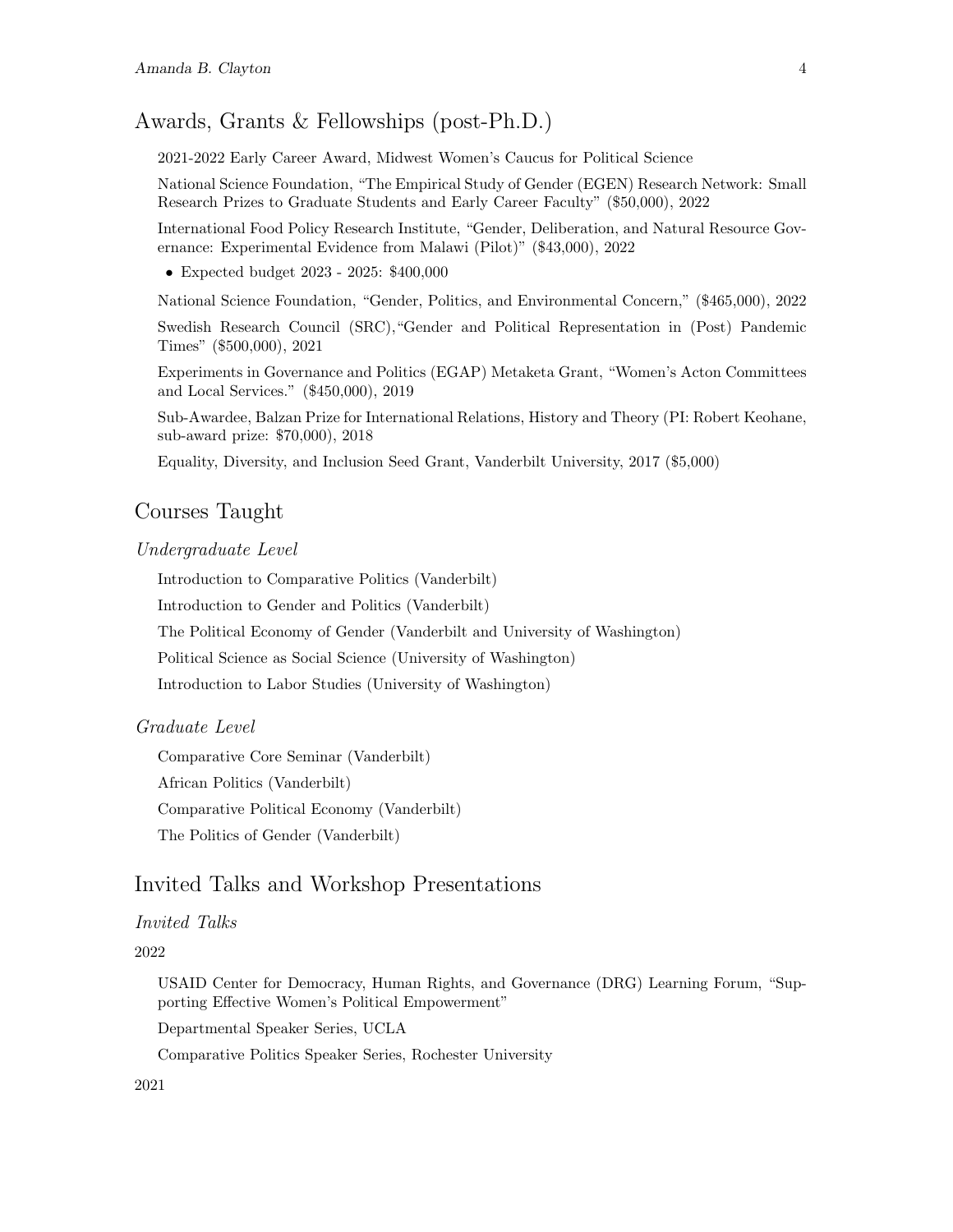KDI School / World Bank Conference on Impact Evaluation in Sustainable and Inclusive Development

Comparative Politics Speaker Series, Syracuse University

Comparative Politics Speaker Series, Columbia University

Politics of the Environment and Climate Change (PECC) Seminar, Royal Holloway, University of London

Severyns-Ravenholt Seminar in Comparative Politics, University of Washington

#### 2020

Women's Political Participation and Leadership Workshop, USAID DRG, Washington, D.C.

Comparative Politics of Climate Change, Center for the Advanced Study of Behavioral Sciences (CASBS), Stanford University

Berkeley Comparative Politics Colloquium, U.C. Berkeley

Departmental Speaker Series, Cornell University

#### 2019

Political Science & Political Economy Seminar, London School of Economics

Politics Colloquium, Nuffield College, University of Oxford

CMI (Chr. Michelsen Institute) Speaker Series, University of Bergen, Norway

Empirical Study of Gender Research Network (EGEN) Meeting, Vaxholm, Sweden

Advances in Experimental Political Science Book Conference, Northwestern University

Evidence in Politics and Governance (EGAP) Meeting, Cotonou, Benin

EGEN Meeting, CIDE, Mexico City

Conference on Quantitative Methods and Gender & Politics, Texas A&M University

Comparative Politics of Climate Change, Center for the Advanced Study of Behavioral Sciences (CASBS), Stanford University

Workshop on the Representation of Marginalized Groups, Rice University

#### 2018

Political Inequality Workshop, Harvard Kennedy School Comparative Politics Annual Conference, Washington University EGAP Meeting, Vanderbilt University

#### 2017

EGAP Meeting, Park City, Utah African Women in Power Workshop, U.C. Berkeley Political Institutions Speaker Series, Duke University EGAP Meeting, Bogotá, Colombia

# 2016

Inaugural EGEN Meeting, University of Pennsylvania Conference on Women's Political Representation and Leadership, NYU Abu Dhabi Politics of Gender and Sexuality in Africa Symposium, Yale University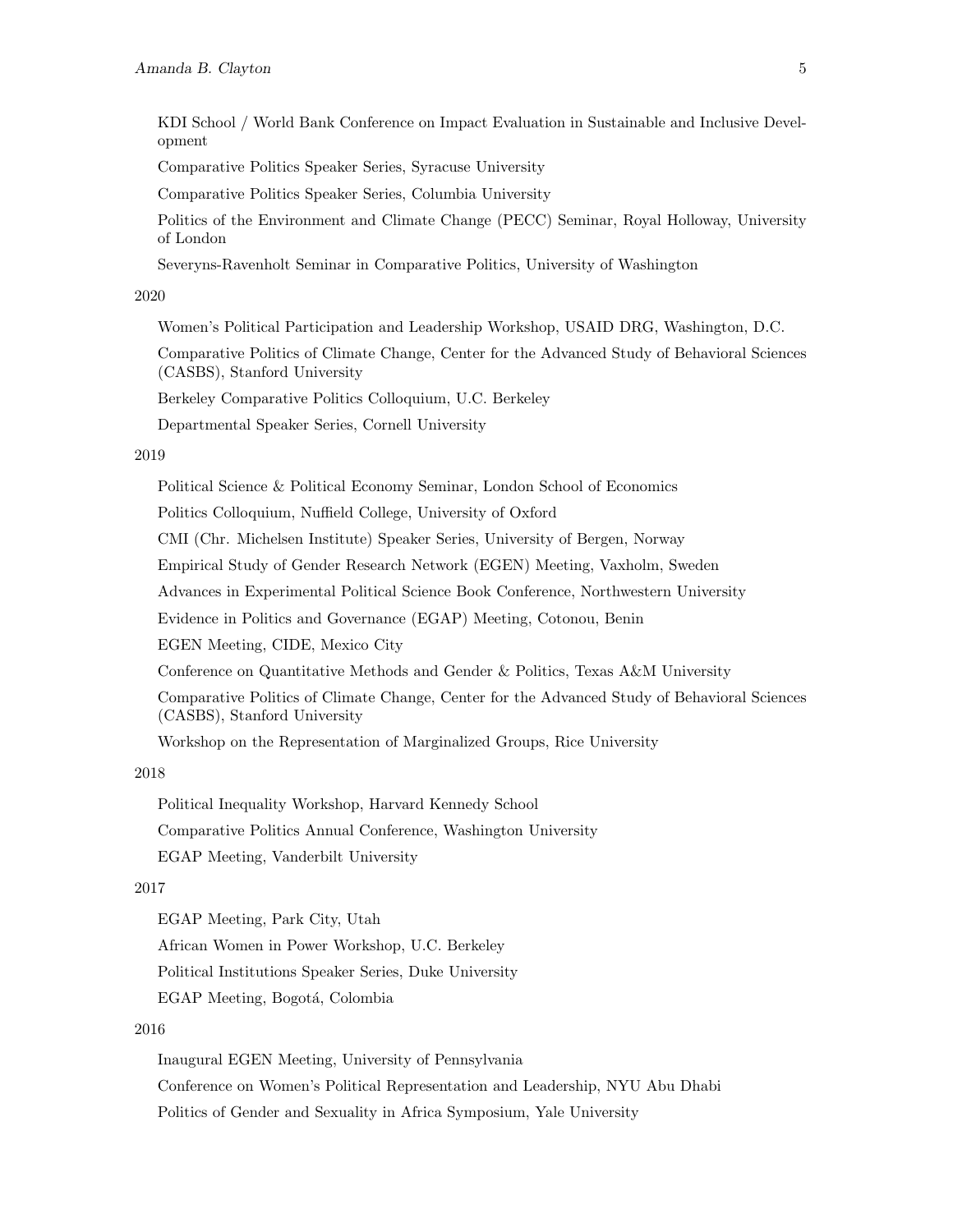Symbolic Representation Workshop, Arizona State University,

Working Group on African Political Economy (WGAPE) Annual Meeting, NYU Abu Dhabi

2015

"Small Changes, Big Impact: Creating Conditions for Women and Girls to Thrive," Center for Global Development (Washington, D.C.)

Gender & Politics Seminar Series, Department of Government, Uppsala University

WGAPE Regional Meeting, University of Washington

#### Pre-2015

Governance in Areas of Limited Statehood Research Group, Freie Universität Berlin WGAPE Annual Meeting, UCLA

Working Group on Democracy and Development, University of Bergen

#### Conference Presentations

American Political Science Association annual meeting, 2014 - 2017, 2019 - 2021 European Conference on Politics and Gender, 2013, 2015, & 2019 African Studies Association annual meeting, 2016 Southern Economic Association annual meeting, 2016 European Political Science Association annual meeting, 2015 & 2019 Midwestern Political Science Association annual meeting, 2014, 2017 Western Political Science Association annual meeting, 2013 & 2014 European Consortium of Political Research - Joint Sessions of Workshops, 2013 International Political Economy Society annual meeting, 2011 UW Center for Statistics & the Social Sciences 10th Anniversary Conference, 2009

## Select Invited Discussant Roles and External Committee Memberships

African Politics Conference Group (APCG) workshops

EGAP feedback sessions

APSA Political Economy Section pre-APSA workshop (for Selena Hoffstetter)

Columbia University dissertation committee external member (for Anna Wilke)

Universitat Pompeu Fabra (Barcelona) dissertation committee external member (for Alba Huidobro)

Harvard Academy article conference (for Tanushree Goyal)

Brown-Harvard-MIT Joint Seminar on South Asian Politics (for Tanushree Goyal)

University of Gothenburg dissertation defense "opponent" (for Valeriya Mechkova)

# Service to the Profession

# Organizer, Editor, and Section Chair

Empirical Study of Gender Research Network [\(EGEN\)](http://www.egenpolisci.org/), co-founder Working Group on Politics, Race, and Student Engagement, Vanderbilt University, 2020 - present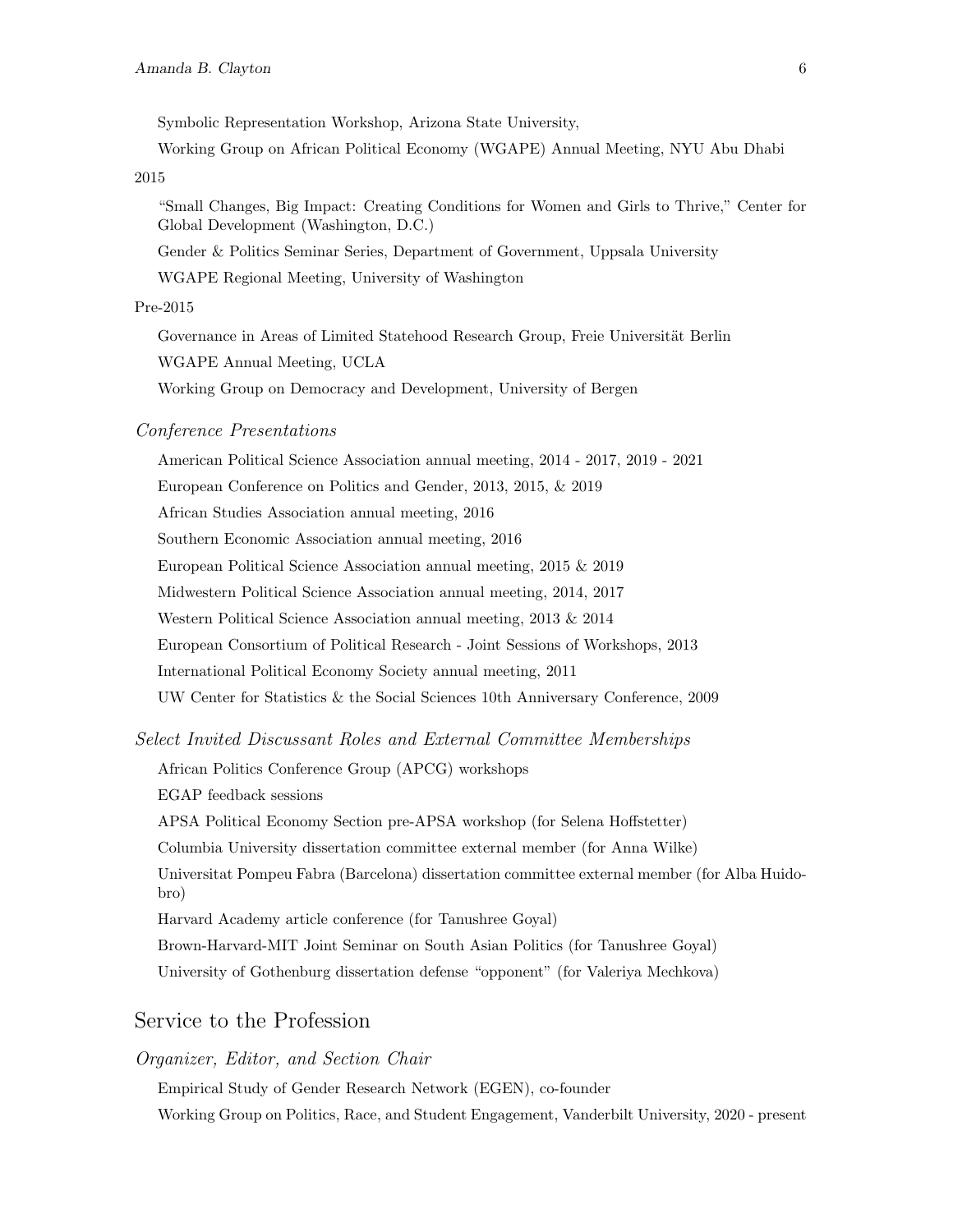APSA Women, Gender, and Politics Research Section Public Engagement Award Committee Chair, 2022

SPSA Marian Irish Award (Best Paper on Gender and Politics) Committee, 2021

Proceedings of the National Academy of Sciences (PNAS), occasional submission guest editor, 2020-present

Southern Political Science Association (SPSA), Developing Countries Section Chair, 2019

Empirical Study of Gender (EGEN) Research Network, meeting organizer, Vanderbilt University, 2018

Evidence in Governance and Politics (EGAP), meeting organizer, Vanderbilt University, 2018

Midwestern Working Group on African Political Economy (MGAPE), meeting organizer, Vanderbilt University, 2015

#### Reviewer

Journal articles: The Lancet: Planetary Health; Proceedings of the National Academy of Sciences; Climactic Change; American Political Science Review; American Journal of Political Science; British Journal of Political Science; Journal of Politics; Comparative Political Studies; International Organization; Politics & Gender; Political Behavior; World Development; International Studies Quarterly; Legislative Studies Quarterly; Political Research Quarterly; African Affairs; Journal of Modern African Studies; Social Forces; PS: Political Science & Politics; International Feminist Journal of Politics; Political Science Research and Methods; Representation; European Journal on Politics & Gender; European Journal of Political Research; and Journal of Women, Politics, and Policy

Funding organizations: National Science Foundation, Time-Sharing Experiments for the Social Sciences (TESS)

# Public Engagement and Other Professional Entries

Piscopo, Jennifer, Amanda Clayton, and Diana O'Brien. 26 September 2019. ["Republicans on](https://www.latimes.com/opinion/op-ed/la-oe-piscopo-kavanaugh-ford-20180926-story.html) [the Senate Judiciary Committee have a problem: They're all men.'](https://www.latimes.com/opinion/op-ed/la-oe-piscopo-kavanaugh-ford-20180926-story.html) Op-Ed for The Los Angeles Times.

Clayton, Amanda and Pär Zetterberg. 30 May 2018. ["Will 2018's 'pink wave' of female candi](https://www.washingtonpost.com/news/monkey-cage/wp/2018/05/30/will-2018s-pink-wave-of-female-candidates-make-it-in-congress-almost-certainly-heres-how/?noredirect=on&utm_term=.f4508e56338b)[dates make it in Congress? Almost certainly. Heres how.'](https://www.washingtonpost.com/news/monkey-cage/wp/2018/05/30/will-2018s-pink-wave-of-female-candidates-make-it-in-congress-almost-certainly-heres-how/?noredirect=on&utm_term=.f4508e56338b) post on The Washington Post blog, The Monkey Cage.

Clayton, Amanda. 2018. "Changing Priorities? The Distributional Consequences of Womens Increased Political Representation," The Political Economist: Newsletter for APSA's Political Economy Section.

Clayton, Amanda, Diana O'Brien, and Jennifer Piscopo. 4 April 2017. ["Americans don't like](https://www.washingtonpost.com/news/monkey-cage/wp/2017/04/04/americans-dont-like-it-when-men-and-only-men-make-decisions-about-women/?utm_term=.308658cd4800) [it when men \(and only men\) make decisions about women"](https://www.washingtonpost.com/news/monkey-cage/wp/2017/04/04/americans-dont-like-it-when-men-and-only-men-make-decisions-about-women/?utm_term=.308658cd4800) post on The Washington Post blog, The Monkey Cage.

Clayton, Amanda. 2017. "Electoral Gender Quotas and the Passage of Women's Rights Laws: A Cross National Longitudinal Analysis Using the New QAROT Dataset" CP: Newsletter of the Comparative Politics Organized Section of the APSA 27(1): 90-95.

Clayton, Amanda. 11 September 2014. ["Corporate Boardrooms: Where are the Women?"](http://wapppwire.blogspot.com/2014/09/corporate-boardrooms-where-are-women.html) post on the Harvard Kennedy School Women and Public Policy Program blog, The WAPPP Wire.

Ahlquist, John S., Amanda B. Clayton, & Margaret Levi. 28 October 2013. ["What are the](http://www.washingtonpost.com/blogs/monkey-cage/wp/2013/10/28/what-are-the-implications-of-the-afl-cios-expanding-membership-criteria/) [implications of the AFL-CIO's expanding membership criteria?"](http://www.washingtonpost.com/blogs/monkey-cage/wp/2013/10/28/what-are-the-implications-of-the-afl-cios-expanding-membership-criteria/) post on The Washington Post blog, The Monkey Cage.